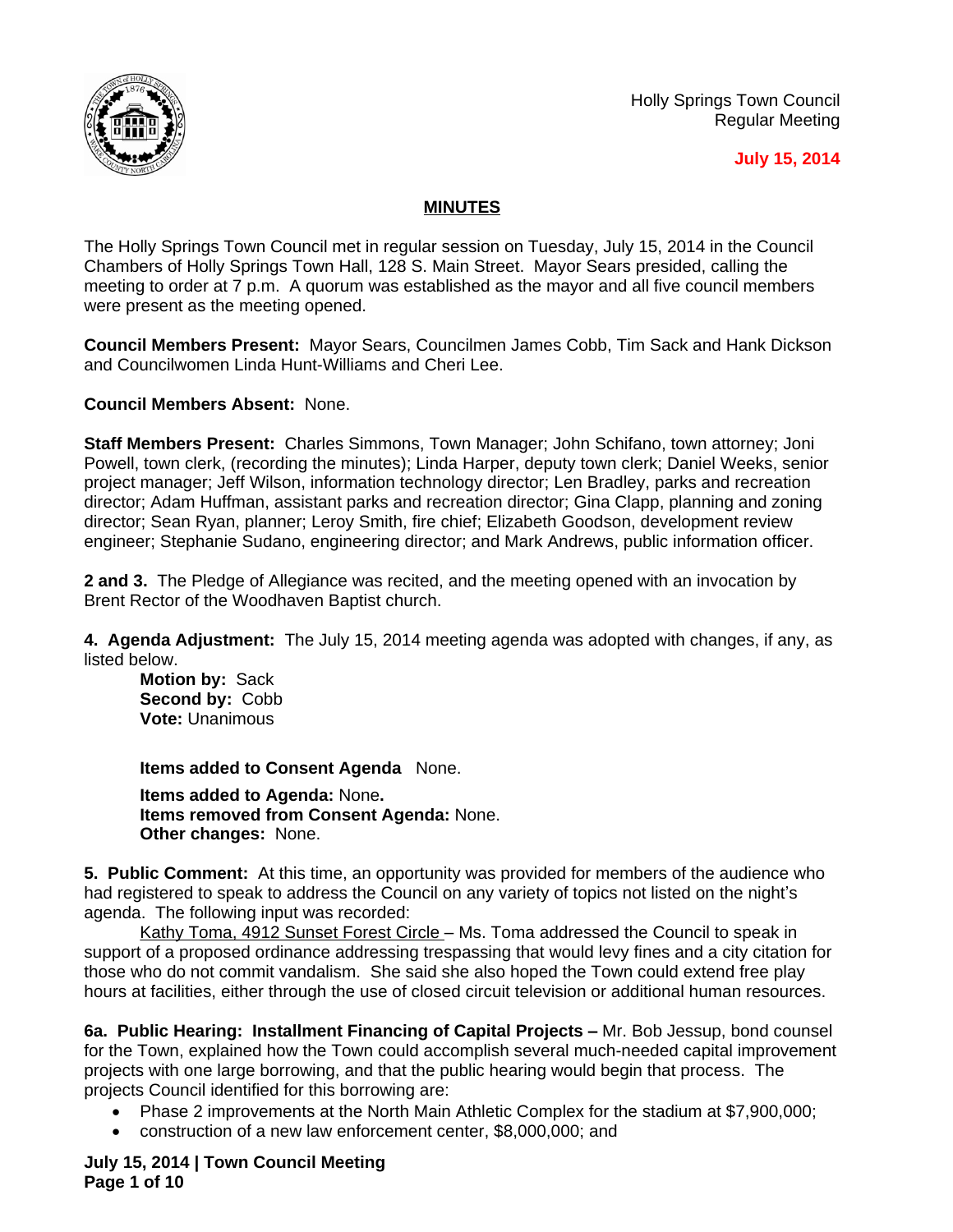- Town Hall repairs and transportation projects to extend Main Street to Piney Grove-Wilbon Road and to improve the intersection of the bypass at Avent Ferry Road, \$3,031,000.
- Town Hall repairs and renovations, \$160,000.\* \* = Because additional collateral may be needed, the Town Hall building (which will be paid off this year) may be used to secure a portion of the loan from bond sales, so repairs and renovations to the building are being proposed.

The total amount that would need to be borrowed to complete these projects is estimated at \$19,350,000.

Mr. Jessup said to borrow funds for this grouping of capital projects, the Town of Holly Springs first must obtain approval from the Local Government Commission. A step in that application process is to hold a public hearing to receive comments from citizens on the question of whether the town should seek installment financing (as opposed to other financing.) Following the public hearing, Mr. Jessup said, the Council will be asked to adopt a resolution, stating that the Town Council has determined certain findings of fact, including that installment financing is more desirable than other types of financing. The resolution also authorizes the filing of the LGC application.

Mr. Jessup said staff requested bank proposals and received two; however, staff is recommending now that the Council seek limited obligation bond funding rather than bank financing.

With that explanation completed, Mayor Sears opened the public hearing. The following comments were recorded: None.

There being no comments, the public hearing was closed.

**Action 1:** The Council approved a motion to adopt Resolution 14-14 authorizing the filing of an application to the Local Government Commission for approval of a financing agreement to fund various capital improvement projects.

**Motion by**: Sack **Second by**: Cobb **Vote**: Unanimous.

*A copy of Resolution 14-14 is attached to these minutes.*

Mr. Simmons advised the Council that a special meeting workshop would be scheduled for the last week of August when the process of gaining financing through limited obligation bonds will be explored further.

**6b. Public Hearing: Special Exception Use Petition 14-SEU-03, 14-VAR-05 and 14-DP-07, Storage Max –** Mr. Ryan said the town has received a request for a Special Exception Use for selfstorage (mini-) warehouse facility located on approximately three acres in the Holly Springs Business Park at 180 Newspaper Way. This use is permitted by special exception in the BT: Business & Technology zoning district and is not an excluded use of the previously-approved zoning conditions placed on the property in conjunction with 14-REZ-04.

He said in conjunction with the Special Exception Use for a self-storage (mini-) warehouse facility, a development plan has been submitted to construct a 9,765 square foot facility containing four individual buildings. The site contains three 1-story structures and one 3-story (34-foot height) structure. There are 630 individual storage units and an on-site office proposed for this site.

He said three waivers are being requested as part of this development plan, one for removing plant material in the NC 55 bypass – G.B. Alford Highway buffer area and two for architectural standards.

In addition, the applicant is requesting a variance of development standards to reduce the required minimum front yard and building setback from 50 feet to 30 feet along NC 55 bypass – G.B. Alford Highway. The findings of fact for this variance are attached with this staff report and include the applicant's justification for requesting the variance.

As part of the development plan associated with this variance request, the applicant has provided a landscaping buffer along NC 55 bypass – G.B. Alford Highway that is double the minimum requirement (a B-150 is provided rather than a B-75) and parking is provided to the side

**July 15, 2014 | Town Council Meeting Page 2 of 10**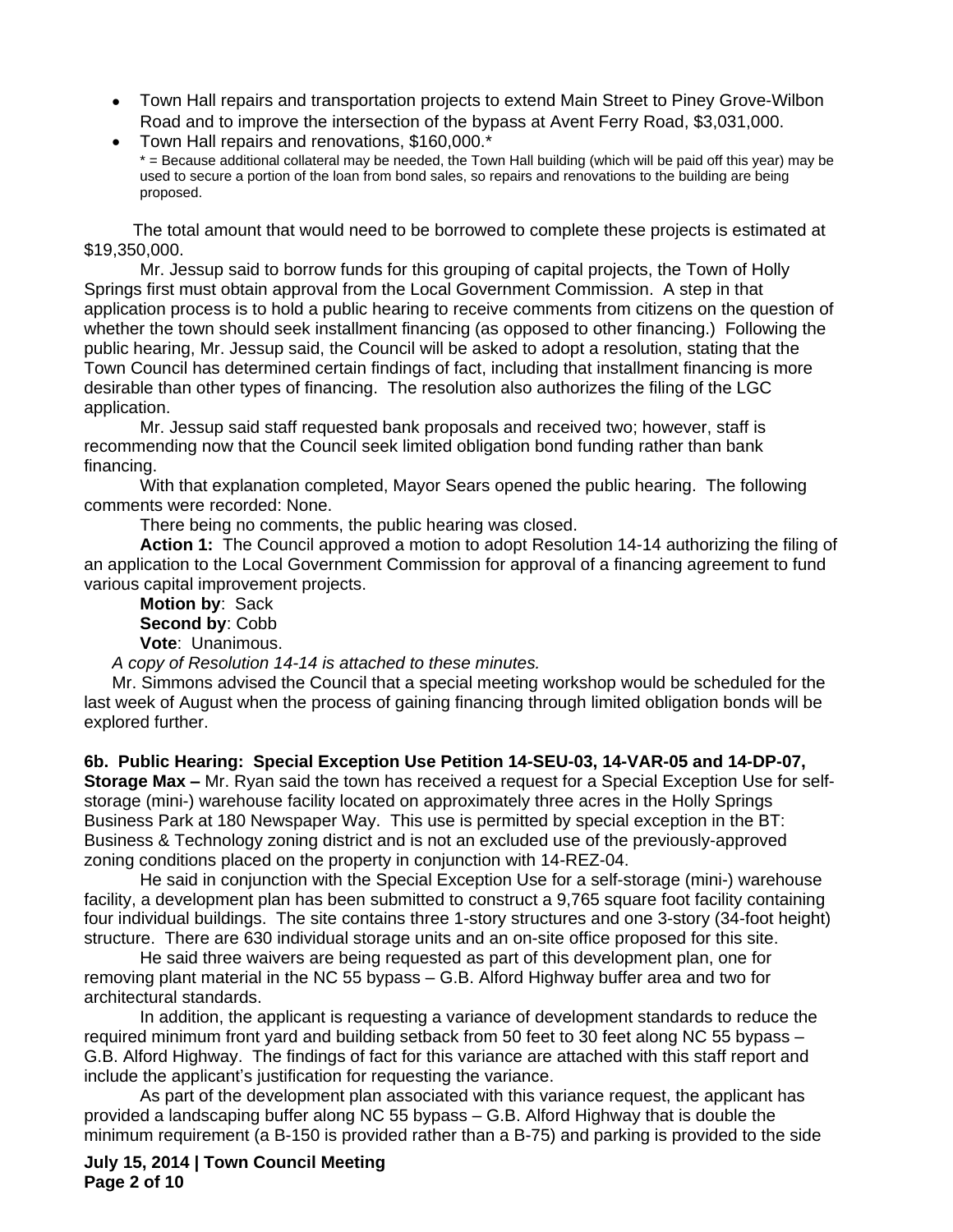of the buildings fronting NC 55 bypass – G.B. Alford Highway. Staff would like to point out that in most cases, the Unified Development Ordinance permits projects along thoroughfares, collector streets, or local streets to reduce the minimum front yard and building setback from 50 feet to 30 feet under the condition that (1) the required front yard buffer plant value is doubled from the minimum requirement and (2) that all parking is located to the side or rear of the building along such roadway frontage. Projects with frontage along NC 55 bypass – G.B. Alford Highway are not permitted to use this reduction by right

Before the public hearing was opened, Council members asked questions of the applicants, who all were duly sworn.

Mayor Sears asked if the building would be situated low on the lot and not visible from Hwy. 55 Bypass.

Taylor Blakely, 700 Exposition Place, Raleigh – Mr. Blakely is landscape architect for the project and answered the question. He said the site would be graded and buildings situated and so that the buildings would either be at grade or slightly lower than Hwy. 55 Bypass.

Councilwoman Williams asked how the landscaping buffer would appear.

Mr. Blakely said the plan was to plant double what is required by ordinance, and that, in time, it would be dense and eventually shield the site from the view of Hwy. 55 Bypass in about four or five years.

With that explanation completed, Mayor Sears opened the public hearing. The following testimony and evidence was offered by those who had been administered the oath by the deputy town clerk:

Don Mizelle 208 Premier Drive - Mr. Mizelle, representing the applicant, submitted into the record the official site plan and application for a special exception use addressing the required findings of fact.

He added that the site plan illustrates an attractive set of buildings on a site that otherwise would be a vacant brownfield site.

He also added that the waivers and variances that are being requested are not to serve the needs of the developer but to make the product better for the town.

Councilman Sack complimented the project for using an otherwise brownfield site and for providing a needed commercial service in Holly Springs.

There being no further testimony, the public hearing was closed.

**Motion 1 of 11:** The Council approved a motion to make and accept the findings of fact to be recorded in the minutes for Special Exception Use Petition #14-SEU-03 as specified in Unified Development Ordinance Section 4.01 Business & Technology to allow for a Self-Storage (Mini-) Warehouse in the BT CU: Business & Technology Conditional Use District. Special Exception Use Findings of Fact:

*A special exception use may only be granted upon the presentation of sufficient evidence to enable a written determination that:*

- a. The proposed use will not be injurious to the public health, safety, comfort, community moral standards, convenience or general welfare;
- b. The proposed use will not injure or adversely affect the adjacent area;
- c. The proposed use will be consistent with the character of the district, land uses authorized therein, and the Town of Holly Springs Comprehensive Plan;
- d. The proposed use shall conform to all development standards of the applicable district (unless a waiver of such development standards is requested as part of the special exception use petition and approved as set forth above, in which case the proposed use shall conform to the terms and conditions of such waiver).
- e. Access drives or driveways are or will be sufficient in size and properly located to: ensure automotive and pedestrian safety and convenience, traffic flow as set forth in Section 7.09 – Pedestrian Circulation and Vehicular Area Design; and, control and access in case of fire or other emergency;
- f. Off-street parking areas, off-street loading areas, trash enclosures, trash pick-up and removal, and other service areas are located so as to be safe, convenient, allow for access in case of

**July 15, 2014 | Town Council Meeting Page 3 of 10**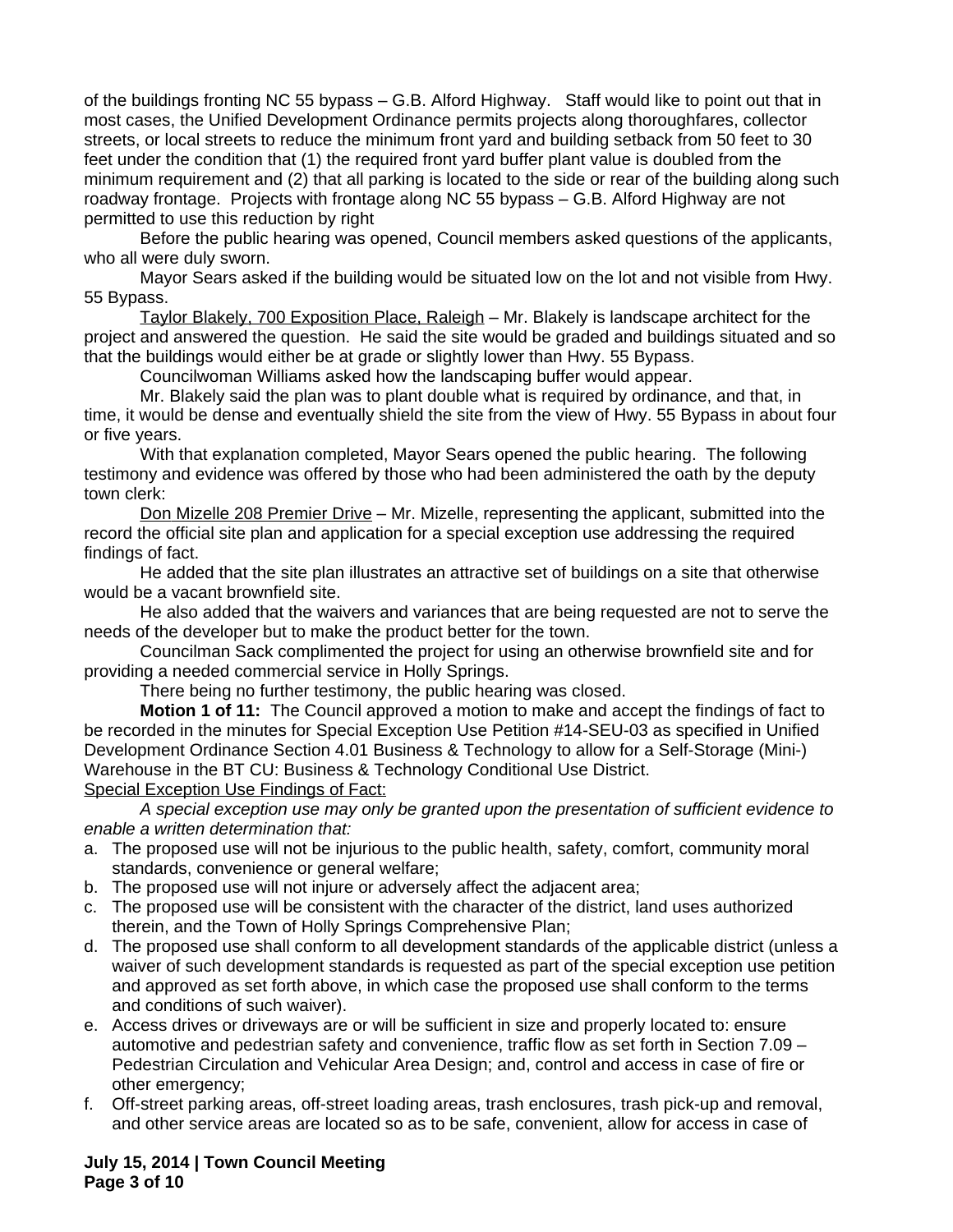emergency, and to minimize economic, glare, odor, and other impacts on adjoining properties and properties in the general neighborhood;

- g. The lot, building or structure proposed for the use has adequate restroom facilities, cooking facilities, safety equipment (smoke alarms, floatation devices, etc.), or any other service or equipment necessary to provide for the needs of those persons whom may work at, visit or own property nearby to the proposed use;
- h. Utilities, schools, fire, police and other necessary public and private facilities and services will be adequate to handle the needs of the proposed use;
- i. The location and arrangement of the use on the site, screening, buffering, landscaping, and pedestrian ways harmonize with adjoining properties and the general area and minimize adverse impacts; and,
- j. The type, size, and intensity of the proposed use (including but not limited to such considerations as the hours of operation and numbers of people who are likely to utilize or be attracted to the use) will not have significant adverse impacts on adjoining properties or the neighborhood.

**Motion by**: Sack **Second by**: Dickson **Vote**: Unanimous.

*A copy of Special Exception Use Petition #14-SEU-03 is attached to these minutes.*

**Motion 2 of 11:** Having made the necessary findings of fact, the Council approved a motion to approve Special Exception Use Petition #14-SEU-03 as specified in Unified Development Ordinance Section 4.01 Business & Technology to allow for a Self-Storage (Mini-) Warehouse in the BT CU: Business & Technology Conditional Use District with the following condition(s).

- 1. All operations must adhere to the evidence submitted by the applicant as stated in the findings of fact submitted and those findings of fact specified by the Town Council in conjunction with 14-SEU-03.
- 2. Outdoor storage shall not be permitted on the property. **Motion by**: Lee **Second by**: Cobb **Vote**: Unanimous.

**Motion 3 of 11:** The Council approved a motion to make and accept the findings of fact to be recorded in the minutes for Variance #14-VAR-05 for a variance of Unified Development Ordinance Section 4.01. B. 2.a., to reduce the minimum front yard and building setback along NC 55 bypass -G.B. Alford Highway from 50 feet to 30 feet.

*A variance may be granted by the Board if competent and substantial evidence is presented by the applicant which persuades the Board to either reach each of the following conclusions independently or be reasonably able to meet these conclusions upon implementation of conditions by the Board:*

- 1. There are practical difficulties or unnecessary hardships that would result from carrying out the strict letter of the UDO. The Board may reach this conclusion if it finds each of the following:
	- a. Based on the size, shape, topography, location, or surroundings, the applicant is prohibited from enjoying the same privileges as other properties in the vicinity and zoning classification in which the property is situated when the UDO is strictly applied;
	- b. The hardship of which the applicant complains results from unique circumstances related to the applicant's property;
	- c. The hardship results from the application of the UDO to the property;
	- d. The hardship is not the result of the applicant's own actions; and,
	- e. The variance if granted must be the absolute minimum needed in order to correct the hardship.

**July 15, 2014 | Town Council Meeting Page 4 of 10**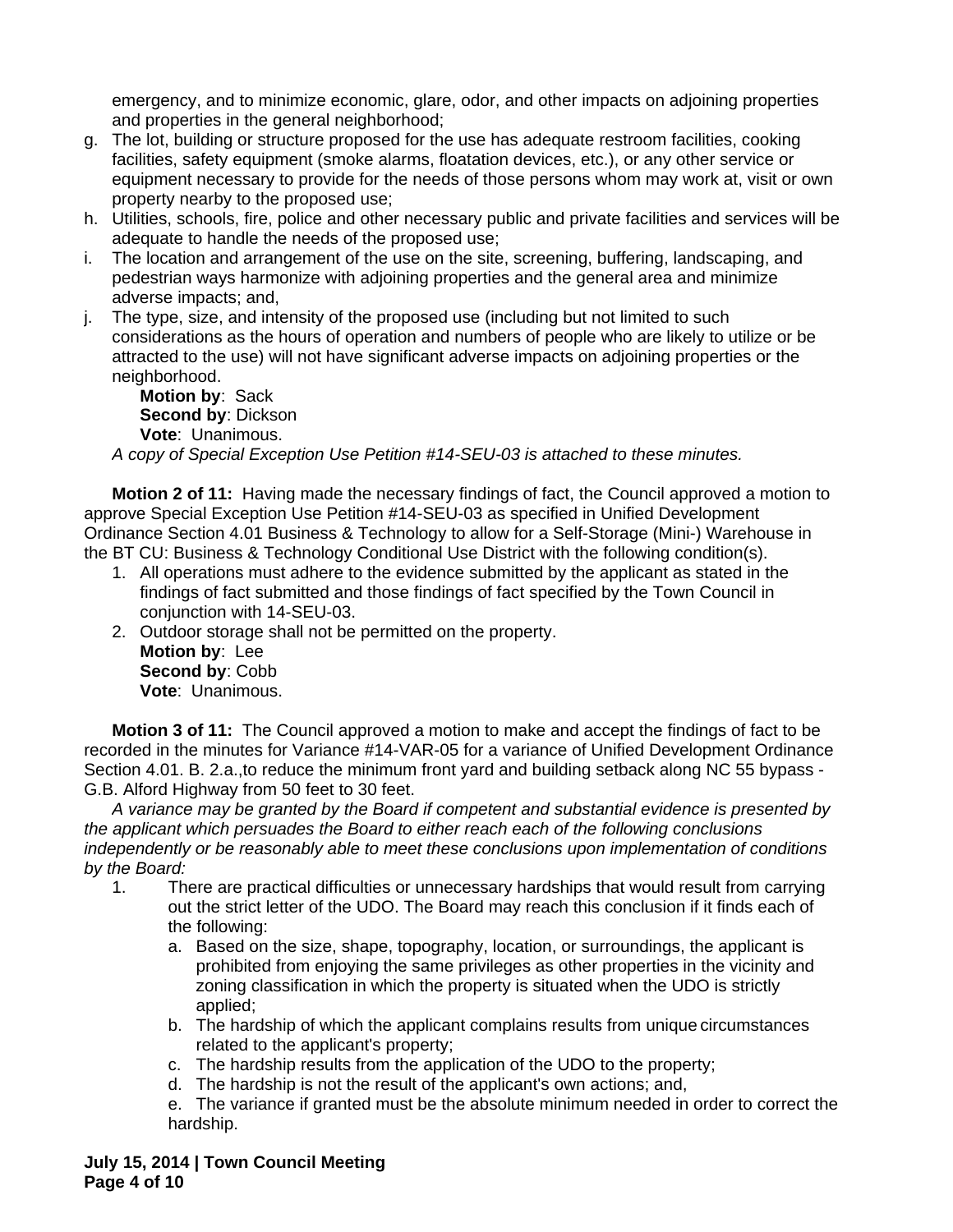2. The variance is in harmony with the general purpose and intent of the UDO and preserves its spirit.

| Granting the variance assures the public safety and welfare and does substantial justice. |
|-------------------------------------------------------------------------------------------|
| <b>Motion by: Cobb</b>                                                                    |
| <b>Second by: Dickson</b>                                                                 |
| <b>Vote: Unanimous.</b>                                                                   |
| A copy of Variance Petition #14-VAR-05 is attached to these minutes.                      |

**Motion 4 of 11:** Having made the necessary findings of fact, the Council approved a motion to approve Variance application #14-VAR-05 for a variance of Unified Development Ordinance Section 4.01. B. 2. a. to reduce the minimum front yard and building setback along NC 55 bypass - G.B. Alford Highway from 50 feet to 30 feet at the property located at 108 Newspaper Way, Wake County PIN 064948316 as submitted by Long Leaf Development Services, in association with Development Plan 14-DP-07 for Storage Max.

**Motion by**: Dickson **Second by**: Cobb **Vote**: Unanimous.

**Motion 5 of 11:** The Council approved a motion to make and accept the findings of fact to be recorded in the minutes for a waiver of regulations of UDO Section 7.06, D., 4., b. Buffer Areas for Development Petition #14-DP-07 for Storage Max to allow existing plant materials in the required buffer area adjacent to NC 55 – G.B. Alford Highway to be removed as submitted by Long Leaf Development Services, dated Revised 6/3/14.

*A petition for a waiver of regulations of UDO Section 7.06, D., 4., b. Buffer Areas, may only be granted upon the presentation of sufficient evidence to enable a written determination that:*

- 1. The granting of the waiver will not be detrimental to public safety, health or welfare or injurious to other property
- 2. Conditions upon the request for a waiver are unique to the property for which a waiver is sought and are not applicable generally to other property
- 3. Because of the particular physical surroundings, shape or topographical conditions of the specific property involved, a particular hardship to the owner would result, as distinguished from a mere inconvenience, if the strict letter of these regulations is not carried out
- 4. The waiver will not contravene the provisions of this UDO or the Comprehensive Plan
- 5. Where the waiver impacts on the design, construction or maintenance obligations of public facilities, that the appropriate public agency has reviewed and approved the proposed development in writing and the sub divider has submitted a copy of such approval.

**Motion by**: Williams **Second by**: Sack **Vote**: Unanimous. *A copy of the waiver petition is attached to these minutes.*

**Motion 6 of 11:** Having made the necessary findings of fact, the Council approved a motion to grant a waiver of regulations of UDO Section 7.06, D., 4., b. Buffer Areas for Development Petition #14-DP-07 for Storage Max, motion to allow existing plant materials in the required buffer area adjacent to NC  $55 - G.B.$  Alford Highway to be removed as submitted by Long Leaf Development Services, dated Revised 6/3/14 with the following condition:

1. The buffer area shall be replanted in accordance with development plan 14-DP-07 for Storage Max. Once the buffer has been reestablished, plant materials within the buffer area shall not be removed unless dead, diseased or threaten to become a danger to human life or property.

**Motion by**: Cobb

**July 15, 2014 | Town Council Meeting Page 5 of 10**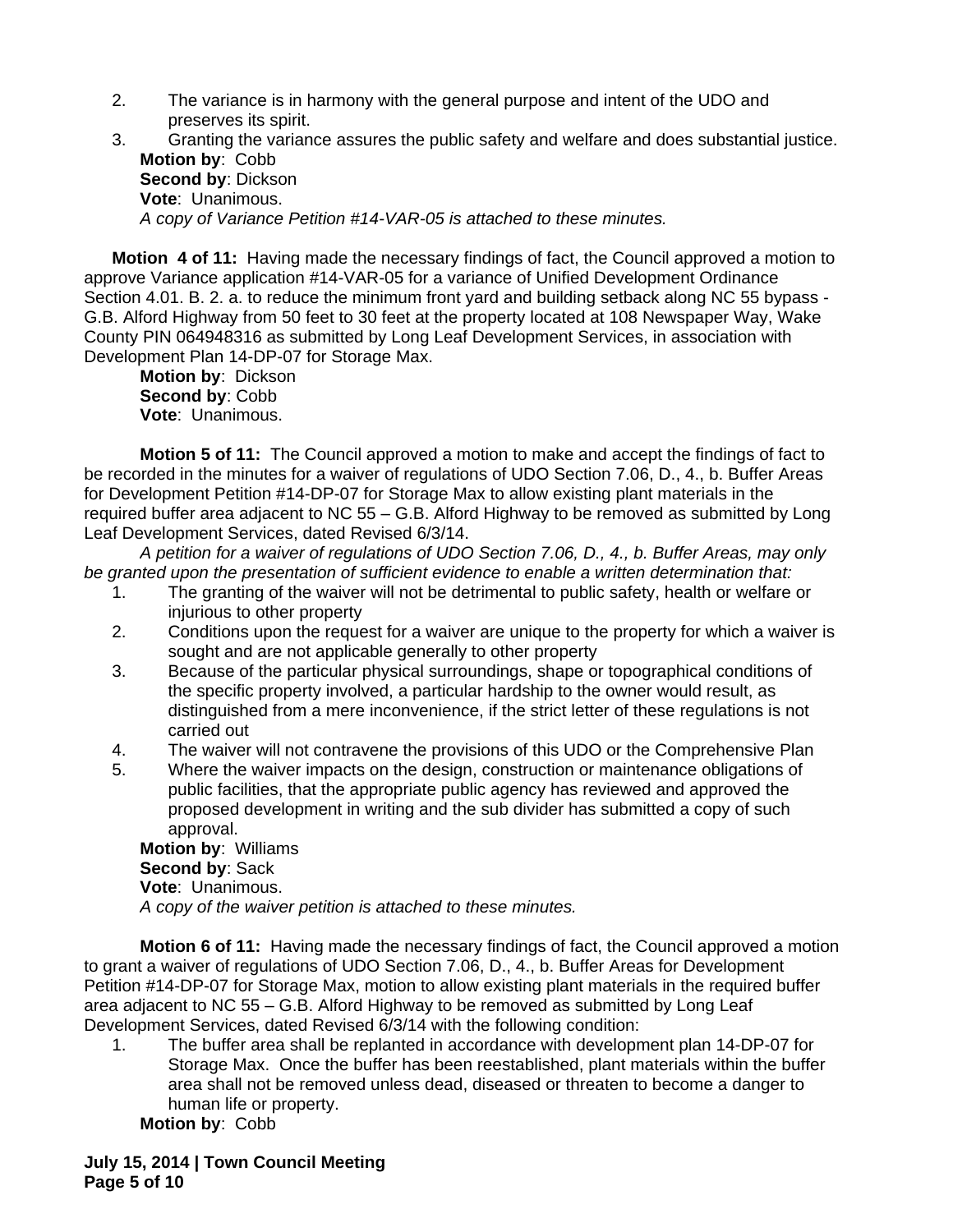**Second by**: Sack **Vote**: Unanimous.

**Motion 7 of 11:** The Council approved a motion to make and accept the findings of fact to be recorded in the minutes for a waiver of regulations of UDO Section 4.05, B., 2. c. (2). (b). Variation in Massing for Development Petition #14-DP-07 for Storage Max to allow building bays to exceed 30 feet on building #3 as submitted by Long Leaf Development Services, dated Revised 6/3/14.

*A petition for a waiver of regulations of UDO Section 4.05, B., 2. c. (2). (b). Variation in Massing, may only be granted upon the presentation of sufficient evidence to enable a written determination that:*

- 1. The proposed development represents the use of (building materials, building massing and façade treatment, building orientation, signs, landscaping, lighting or open space which will result in a development pattern which is equivalent to or superior to that achievable under the applicable regulations
- 2. The proposed development will be compatible with and will enhance the use or value of area properties;
- 3. The proposed development is consistent with the intent of the Comprehensive Plan; and,
- 4. The proposed development is consistent with the intent and purpose of this UDO. **Motion by**: Dickson **Second by**: Cobb **Vote**: Unanimous. *A copy of the waiver petition is attached to these minutes.*

**Motion 8 of 11:** Having made the necessary findings of fact, the Council approved a motion to grant a waiver of regulations of UDO Section 4.05, B., 2. c. (2). (b). Variation in Massing for Development Petition #14-DP-07 for Storage Max to allow building bays to exceed 30 feet on building #3 as submitted by Long Leaf Development Services, dated revised 6/3/14.

**Motion by**: Williams **Second by**: Cobb **Vote**: Unanimous.

**Motion 9 of 11:** The Council approved a motion to make and accept the findings of fact to be recorded in the minutes for a waiver of regulations of UDO Section 4.05, B., 2. c. (2). (b). Variation in Massing for Development Petition #14-DP-07 for Storage Max to allow building bays to exceed 30 feet on building #4 as submitted by Long Leaf Development Services, dated revised 6/3/14.

*A petition for a waiver of regulations of UDO Section 4.05, B., 2. c. (2). (b). Variation in Massing, may only be granted upon the presentation of sufficient evidence to enable a written determination that:*

- 1. The proposed development represents the use of (building materials, building massing and façade treatment, building orientation, signs, landscaping, lighting or open space which will result in a development pattern which is equivalent to or superior to that achievable under the applicable regulations
- 2. The proposed development will be compatible with and will enhance the use or value of area properties;
- 3. The proposed development is consistent with the intent of the Comprehensive Plan; and,
- 4. The proposed development is consistent with the intent and purpose of this UDO. **Motion by**: Lee **Second by**: Dickson **Vote**: Unanimous.

*A copy of the waiver petition is attached to these minutes.*

**July 15, 2014 | Town Council Meeting Page 6 of 10**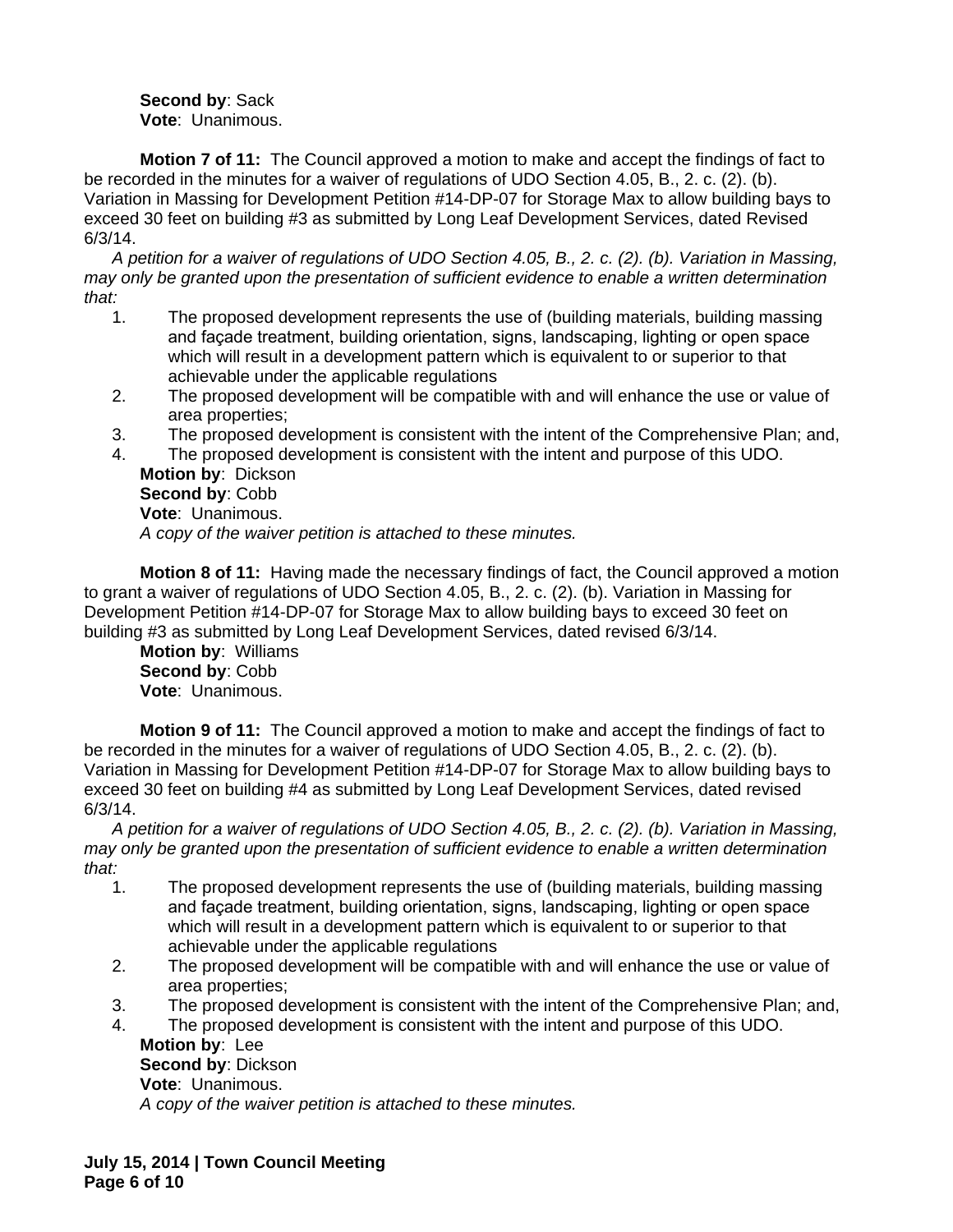**Motion 10 of 11:** Having made the necessary findings of fact, the Council approved a motion to grant a waiver of regulations of UDO Section 4.05, B., 2. c. (2). (b). Variation in Massing for Development Petition #14-DP-07 for Storage Max to allow building bays to exceed 30 feet on building #4 as submitted by Long Leaf Development Services, dated revised 6/3/14.

**Motion by**: Cobb **Second by**: Dickson **Vote**: Unanimous.

**Motion 11 of 11:** The Council approved a motion to approve Development Plan #14-DP-07 for Storage Max as submitted by Long Leaf Development Services, dated revised 6/3/14, with the following conditions:

- 1. This project will be required to meet the Town of Holly Springs NPDES Ph. II Post Construction Stormwater Ordinance.
- 2. The following items must be addressed with the first construction drawing submittal: a. All items listed on the Stormwater Submittal Checklist, Form #16003.
	- b. A site lighting and point-by-point photometric plan shall be submitted for review and approval by the Department of Planning and Zoning should any site lighting be added the site.
	- c. Prior to final approval of the location of the new power pole, provide to the Town the following information: a preliminary design for the area where the pole will be located (or is closest to the existing road), a plan showing preliminary design of the 6 lane widening of NC55 Bypass, the proposed right-of-way in the area and the location of the new pole location.
- 3. The following items must be addressed prior to construction drawing approval:
	- a. Approval of Storm water Management Plan is required prior to issuance of a land disturbance permit or construction drawing approval.
	- b. Payment of the Storm water Fee-in-Lieu will be required.
	- c. Storm water sureties are required on this project. A performance surety in the form of a bond, letter of credit or cash is required in the amount of 150% estimated construction cost of the storm water BMP prior to the preconstruction meeting and a maintenance surety in the form of a cash escrow account in the amount of 35% the actual construction cost of the BMP is required at the end of the performance monitoring period for the project.

**Motion by**: Sack **Second by**: Dickson **Vote**: Unanimous.

**7. Consent Agenda:** The Council approved a motion to approve all items on the Consent Agenda. The motion carried following a motion by Councilman Sack, a second by Councilman Cobb and a unanimous vote. The following actions were affected:

7a. Minutes – The Council approved minutes of the Council's meeting held July 1, 2014.

7b. Budget Amendment Report – The Council received monthly report of amendments to the FY 2013-14 budget approved by the town manager. *A copy of budget amendment report is attached to these minutes.*

7c. Resolution 14-17 -- The Council adopted Resolution 14-17 declaring certain personal property surplus to the needs of the town. *A copy of Resolution 14-17 is attached to these minutes.*

7d. Resolution 14-18 – The Council adopted Resolution 14-18 requesting NCDOT release Earp Street for inclusion in the town's street system. *A copy of Resolution 14-18 is attached to these minutes.*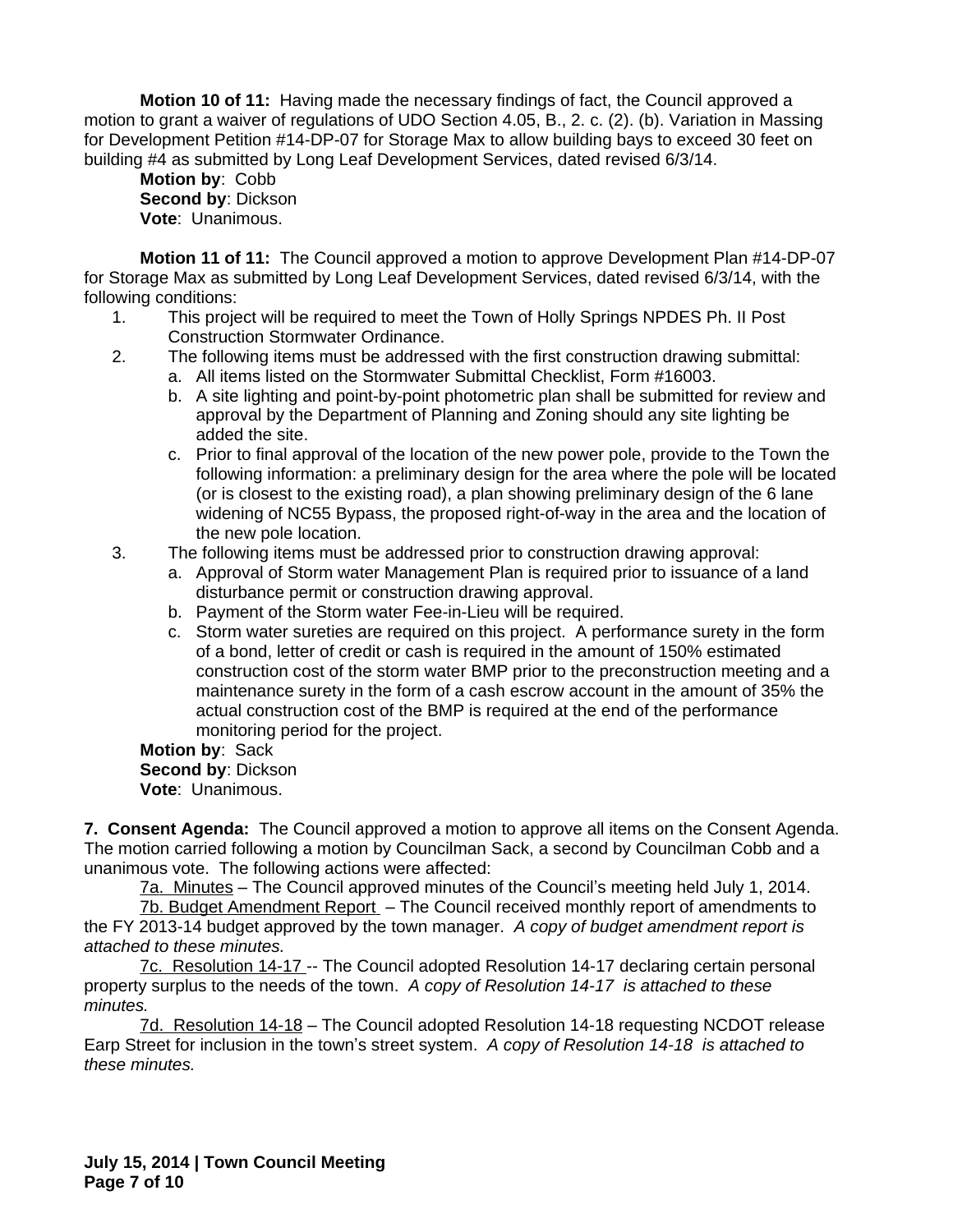**8a. Smoking Ordinance and Trespassing / Vandalism Policy -** Mr. Schifano said that pursuant to direction of the town council, amendments of the town code were prepared. They are principally as follows:

He said that in Section 12-350, "Use of Town Parks" was amended to state that anyone who is on park property after hours or in a portion of a park that is closed is a trespasser. It explicitly gives the authority to an officer to charge the person with a town citation instead of a criminal offense in the event that there is no evidence that the person was there to do damage. Section 12- 352 was added to describe that the town citations are as follows: \$25 for the first offense, \$50 for a second offense (within the last 10 years), and \$75 for the third. If someone has more than three offenses, and it is an offense that can be charged criminally, the ordinance states that the officer shall issue a criminal summons. There is a right of appeal in the manner of an administrative procedure.

The smoking prohibition, he said, was also prepared following a request by Councilwoman Lee more than a year ago. He said there was a delay in the ordinance preparation but that the need for the law addressing trespassing was a catalyst.

Councilman Sack asked if there was a way to add a provision for community service to the ordinance, either instead of or in addition to the monetary fine.

Councilman Sack said he felt the proposed fines were reasonable but he would be in favor, too, of adding community service for offenders who are old enough.

**Action:** The Council considered a motion to adopt Ordinance 14-05 amending the Town Code of Ordinances, Section 12 Article VI, Division 3 Sections 12-350 - 12-352 as submitted and with changes to Section 12-352 as discussed.

# **Motion by**: Sack

## **Second by**: Cobb

In discussion, Councilman Dickson said the motion as stated would put the Council in the position of adopting an ordinance that is not yet written. He suggested an amendment to the motion that would allow the Council to vote to approve the amendment regarding smoking but to bring back the amendment to Sections 12-352 addressing enforcement and fines after it is rewritten.

Councilman Sack agreed to amend his motion.

**Action:** The Council approved an amended motion to adopt Ordinance 14-05 amending the Town Code of Ordinances, Section 12 Article VI, Division 3 Sections 12-350 and 12-351 as submitted; and to direct the town attorney to bring back to Council an ordinance to amend the text of Section 12-352 (enforcement and fines) to provide for community service in the following amounts of time in addition to the stated fines: five hours for a first-time offense; 10 hours for a second-time offense; and 20 hours for a third-time offense; and then a \$200 fine for not providing the required community service.

**Motion by**: Sack **Second by**: Cobb **Vote**: Unanimous.

**8b. Branding Study Consultant Selection -** Ms. Mizelle said that staff issued a request for proposals for a branding study for the Town of Holly Springs. We received 11 submissions and narrowed the list to three firms that were interviewed July 8 and 9. The branding study committee includes Gina Clapp, Jenny Mizelle, LeeAnn Plumer, Joni Powell and Daniel Weeks.

She said that all members on the committee agreed that the strongest presentation and responses were received from Washington D.C. firm Streetsense.

The committee felt that Streetsense would heavily engage with the community of businesses and residents so that the story/identity/brand that results would represent not just the Town organization, but the community of Holly Springs. It is estimated that the process will take between four and five months and be completed before the end of the calendar year. Streetsense estimates a project cost of \$65,000.

**July 15, 2014 | Town Council Meeting Page 8 of 10**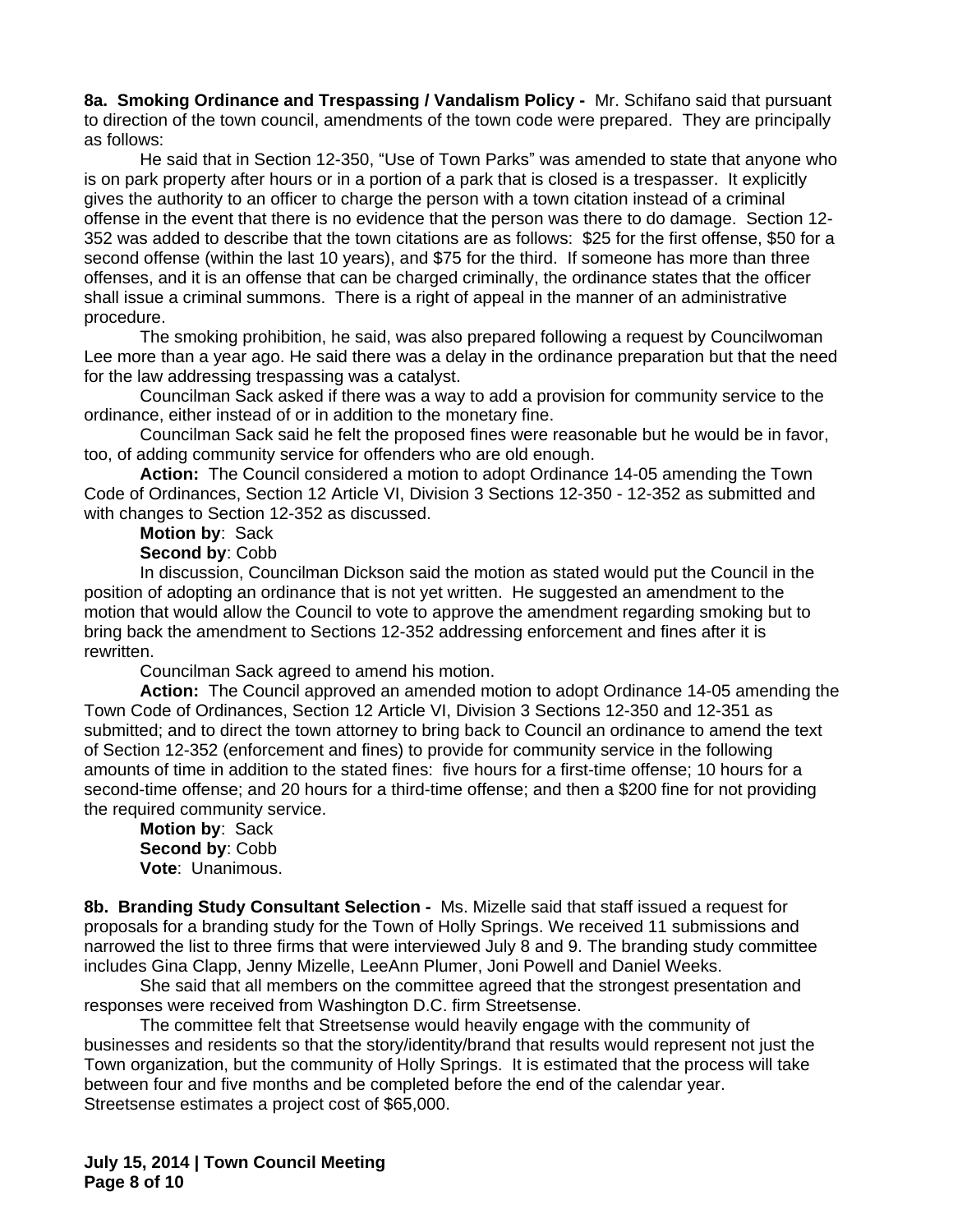**Action:** The Council approved a motion to retain the services of Streetsense in an amount not to exceed \$65,000 for a community branding study and brand implementation.

**Motion by**: Williams **Second by**: Dickson **Vote**: Unanimous.

 **9. Other Business:** Mayor Sears continued his campaign on crosswalk safety and he urged residents to observe state law that requires motorists to stop for pedestrians in crosswalks. He reported on a local anti-bullying campaign.

Councilwoman Williams said the July 5 celebration was great, and she commended the parks and recreation staff.

Councilman Sack commented on the new Holly Spring magazine and suggested that staff use it to communicate about and invite citizens to participate in the branding study

**10. Manager's Report:** Mr. Simmons reported on upcoming events.

At this time, the Council agreed to call a special meeting for 6 p.m. Wednesday, Aug. 20, 2014 for a workshop on the Town's financing options for capital improvement projects.

**11. Closed Session:** The Council approved a motion to enter Closed Session, pursuant to North Carolina General Statute 143-318.11(a)(3) to discuss settlement opportunities for land acquisition matters.

**Motion by:** Sack **Second by:** Cobb **Vote:** Unanimous

#### *General Account of Closed Session – July 15, 2014.*

In general, Council received a report from the town attorney on property owners and settlement amounts proposed for each in the Main Street Extension project.

The Council approved a motion to authorize the town attorney to negotiate within the amounts described in the report to obtain the right of way needed for the road project.

Motion by: Sack Second by: Cobb Vote: Unanimous.

The town attorney then reported that the value of one property owner's land might have to be increased to avoid court. He said he would let the Council know if this were the case.

The Council then approved a motion to return to open session following a motion by Councilman Sack, a second by Councilman Cobb and a unanimous vote. *-- End of General Account*

**12. Adjournment:** There being no further business for the evening, the July 15, 2014 meeting of the Holly Springs Town Council was adjourned. The motion was made by Councilman Cobb and seconded by Councilman Sack.

Respectfully Submitted on Tuesday, Aug. 5, 2014.

 $\chi_{\text{flux}}$  value  $\sqrt{ }$ 



**Page 9 of 10**

**leeting**